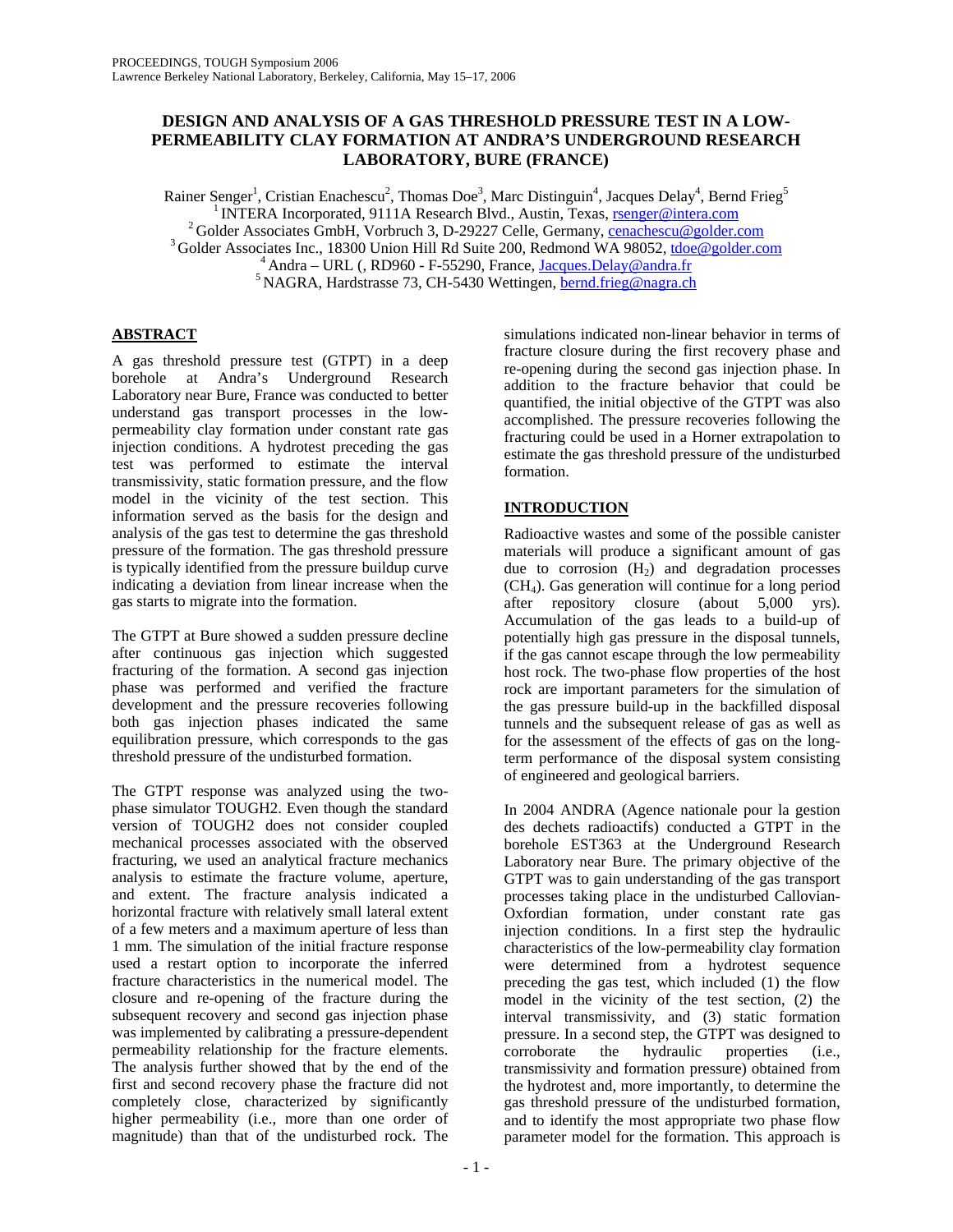similar that used by NAGRA during the investigation of the Opalinus clay (NAGRA, 2001), which has similar properties as the Callovian-Oxfordian clay.

The GTPT was designed and subsequently analyzed using the two phase flow code TOUGH2 (Pruess, 1991) and iTOUGH2 (Finsterle, 1999). Modifications were implemented in the TOUGH2 code to account for the effects of borehole closure and fracturing, which were observed during the test and are discussed below.

### **Background on GTPTs**

In a constant-rate gas injection test the deviation of the gas pressure buildup from the wellbore storage period is used to determine the gas threshold pressure  $(P_{gt})$  and the corresponding air-entry pressure  $(P_e)$  of the formation, which are defined as:

$$
P_{gt}=P_e+P_l
$$

where  $P_1$  is the liquid or formation pressure. This indicates that the formation pressure has to be known in order to determine  $P_e$  from  $P_{gt}$ .  $P_e$  is a critical parameter for the capillary pressure functions (i.e., van Genuchten, Brooks-Corey). Laboratory data compiled from the literature indicate a linear relationship between air-entry pressure and intrinsic permeability when plotted on a log-log scale, which is described by the following equation (Davies, 1991):

$$
P_e = 5.6E - 7 \times k^{0.346}
$$

To apply this relationship, one has to relate the transmissivity estimates from the hydrotest to the intrinsic permeability of the formation. The data for the  $P_{e}$ -k relationship indicates a large uncertainty range and can only provide an initial estimate for the expected  $P_{gt}$  for the design of the GTPT in terms of overall pressure buildup and test duration.

For a GTPT in low-permeability rocks the deviation from the linear pressure increase, representing the onset of gas migration into the formation, is difficult to identify and the pressure recovery following shutin may be very small, requiring an exceedingly long monitoring duration to be able to extrapolate the threshold pressure from the pressure recovery phase.

Deep borehole tests in low-permeability rocks often indicate a composite well-aquifer model characterized by a higher-permeability inner zone due to drilling damage and an outer undisturbed zone of lower permeability and corresponding higher Pe. During gas injection, gas starts to migrate into the inner zone after the gas pressure increase exceeds the  $P_e$  of the inner zone (Figure 1). With continued gas injection, pore water is displaced from the inner zone increasing the liquid pressure in the outer zone. The  $P_{gt}$  of the outer zone is increased due to the increase in  $P<sub>l</sub>$ , and could be significantly higher than expected from the  $P_e$ -k relationship, assuming constant  $P_1$ . In a

composite system, only the gas threshold pressure of the inner zone can be identified from the pressure buildup curve. However, the gas threshold pressure of the outer zone, representing the undisturbed formation can be estimated from a Horner extrapolation of the pressure recovery after the gas front extended into the outer zone (Senger et al., 1998).



*Figure 1. Schematic diagram of gas injection in a composite system.* 

In addition to the  $P_e$  in the capillary pressure function, the relative permeability model can significantly affect the pressure response during a GTPT, particularly in a composite system. Distinguishing gas migration behavior characterized by significant phase interference compared to limited phase interference is important for the safety assessment of gas migration through host rock. The standard Brooks-Corey model (Luckner et al., 1989) shows significant phase interference, whereas in the Grant model having the same liquid relative permeability as the Brooks-Corey model the gas relative permeability, given by:

$$
k_{rg}=1-k_{rl}\,
$$

indicates no phase interference characteristic of potential preferential gas flow paths in fracturedporous rock.

Finsterle and Pruess (1996), using inverse modeling with iTOUGH2 (Finsterle, 1999), demonstrated that a combination of hydro tests and gas injections improves the identification of two-phase flow parameters by decreasing the uncertainty of the parameter estimates in low permeability, low porosity formation. During the NAGRA (National Cooperative for the Disposal of Radioactive Waste) testing campaign for site characterization of a low and intermediate-level radioactive waste repository in Switzerland, one of the GTPTs in a deep borehole in fractured marl indicated a complex pressure build-up response characterized by a pressure decrease during continuous gas injection. The particular response occurred as the gas started to migrate into the outer zone of a composite system. This response could only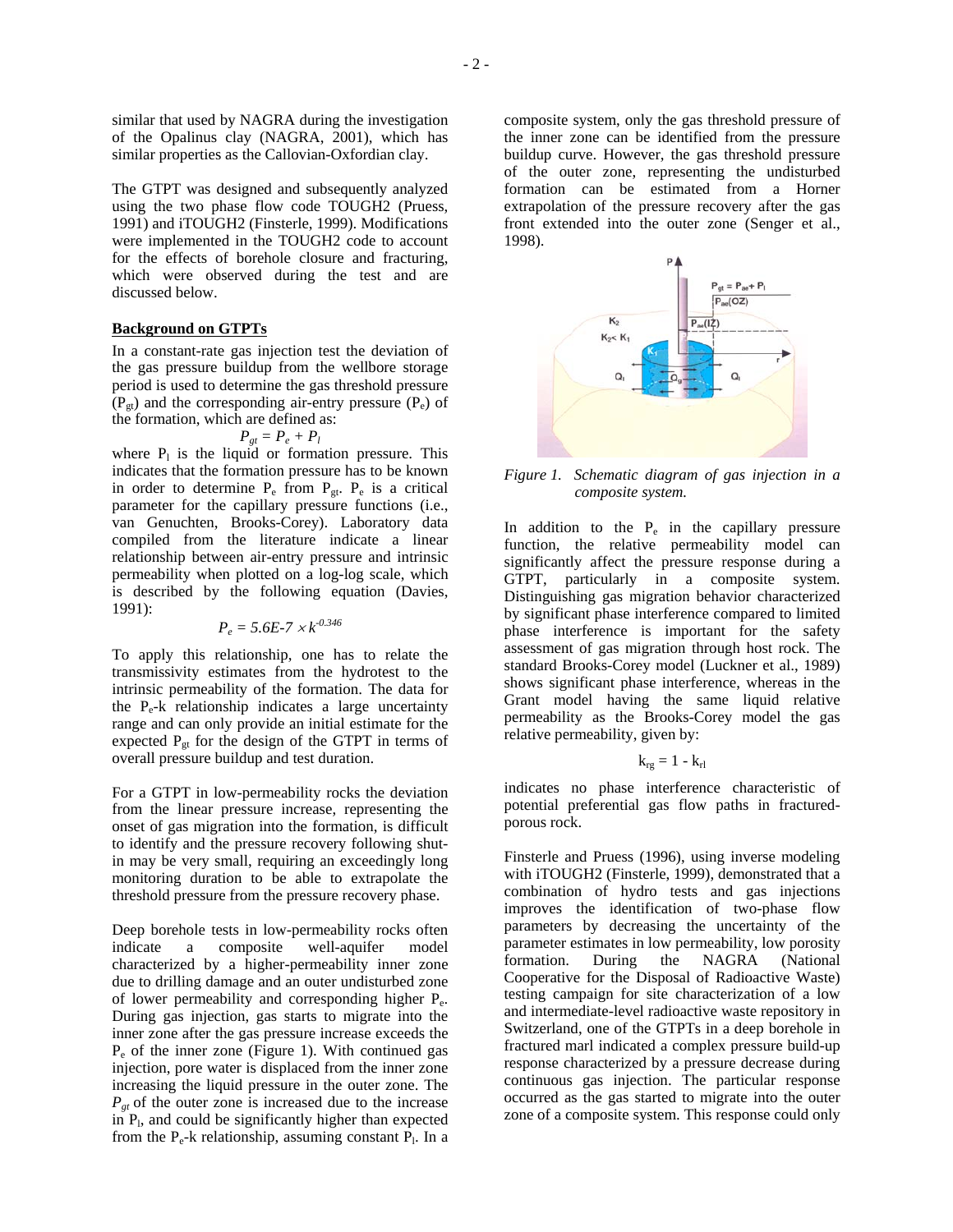be simulated assuming a Grant relative permeability model (Senger et al., 1998).

#### **TEST DESIGN AND ANALYSIS**

The EST363 packer-isolated wellbore interval was at a depth of 490.00 to 495.15 m with a wellbore radius of 0.76 m. The initial design of the GTPT consisted of a constant-rate gas injection phase (GRI1) followed by a recovery (GRIS1). Due to the apparent fracture or flow-path dilation event during GRI1 a second gas injection phase GRI2 was performed followed by a second recovery phase (GRIS2). The entire gas injection sequence was preceded and followed by a pulse withdrawal test (PW1 and PW2), which is shown in Figure 2.



*Figure 2. Pressure responses of the entire EST363 test sequence in the test zone and associated gas injection rates.* 

#### **Hydrotest Analysis**

A detailed welltest analysis using a deconvolution approach of the pulse withdrawal test (PW1) data indicated a composite well-aquifer model with a 0.1 m thick higher inner-zone transmissivity and a lower outer zone transmissivity (Fig. 3).



*Figure 3. Diagnostic welltest analysis of PW1.* 

Because of the very low permeability, potential transient effects of the borehole history were taking into account in the analysis of the PW1 sequence, which was done using the nSIGHTs welltest simulator (Intera Engineering Ltd, 2005). The model input with the best-fit hydraulic parameters are summarized in Table 1.

|  |  |  | Table 1 Model Input Parameters |
|--|--|--|--------------------------------|
|--|--|--|--------------------------------|

| <b>Parameter</b> ( <i>with best-fit values</i> )           | Input               |
|------------------------------------------------------------|---------------------|
| Test zone compressibility: $C_{tr}$ [Pa <sup>-1</sup> ]    | $1.22E-9$           |
| Layer Thickness: b[m]                                      | 5.15                |
| Formation pressure: Pi[kPa]                                | 5060                |
| Specific storage: $S_{s_1}$ , $S_{s_2}$ [m <sup>-1</sup> ] | 1.0E-06             |
| Permeability (inner zone): $k_l[m^2]$                      | 7.3 E-20            |
| Permeability (outer zone): $k_2[m^2]$                      | $3.5 E-20$          |
| Composite discontinuity radius: $r_l[m]$                   | 0. 1                |
| Air-entry pressure (inner zone): $P_{e1}$ [kPa]            | 2,550               |
| Air-entry pressure (outer zone): $P_{e2}$ [kPa]            | 4,500               |
| Residual gas saturation: $S_{\text{gr}}$                   | 0                   |
| Residual water saturation: $S_{1r}$ (fracture el.)         | 0.85(0.1)           |
| Brooks-Corey model: shape factor: $\lambda$                | 2                   |
| Grant relative permeability:                               | $k_{rg} = 1-k_{rl}$ |
| Porosity: $\phi$ (fracture element)                        | 0.1(0.005)          |

The composite system was represented by a multilayer radial mesh that was implemented with TOUGH2, which was used for the simulation of the PW1 response. The variations in the interval pressures during borehole history were represented by discretely prescribed pressures in the test interval, using the restart option in iTOUGH2 (Fig. 4).



*Figure 4. Simulated PW1 response incorporating borehole history.* 

The simulation of the PW1 sequence compared well with the observed pressures, except at late time, where the measured pressures trend higher than the simulated pressures (Fig. 4). The late-time data were not included in the fitting of the inverse simulation, because the upward trending pressure response at late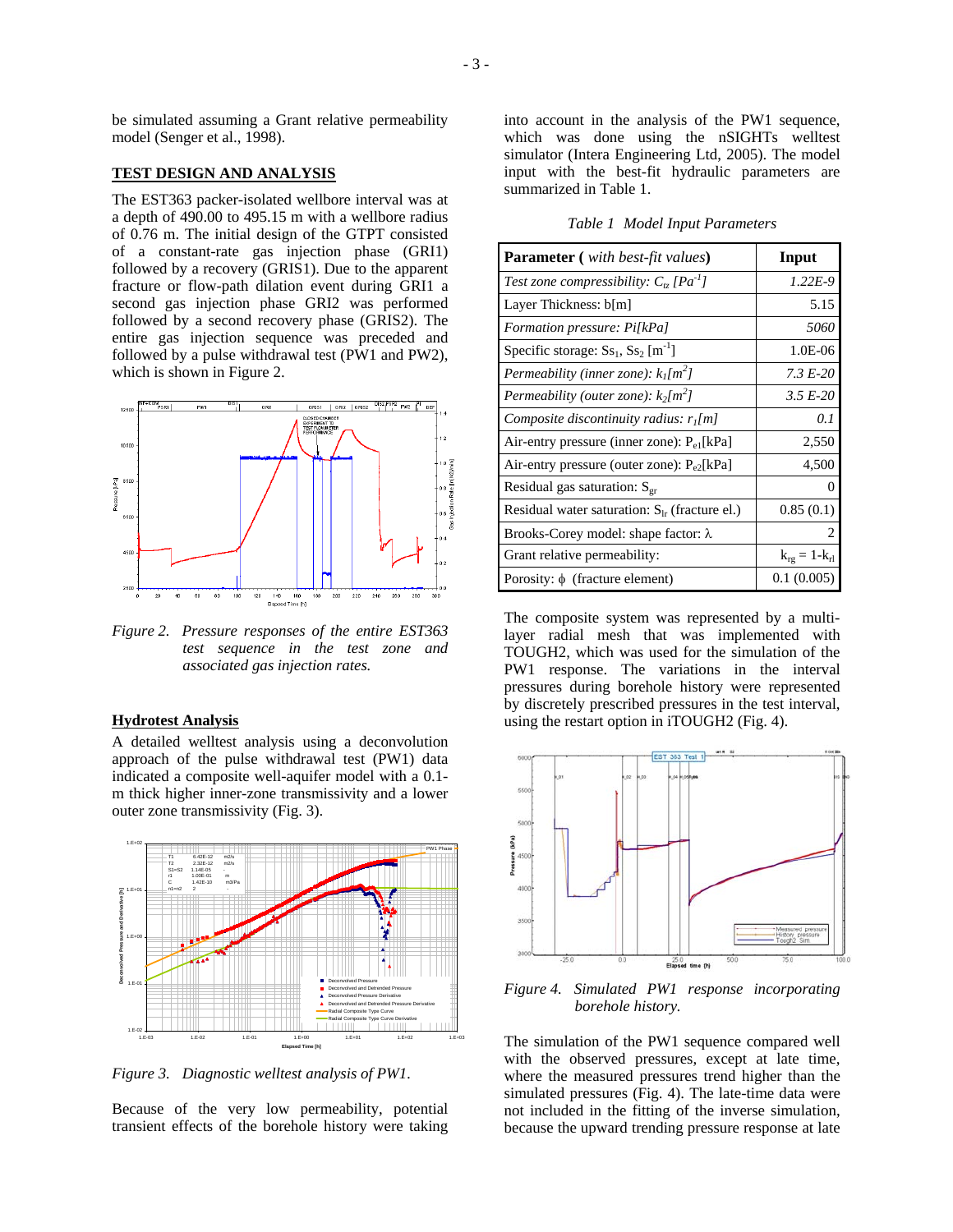time was likely caused by borehole closure, which produced unrealistic high formation pressures (6.5 MPa). Subsequent analyses with nSIGHTs incorporating borehole closure produced similar permeabilities, but lower formation pressures (4.2 – 5.0 MPa) that were consistent with the long-term monitoring pressure data from the electromagnetic pressure gage (EPG) tool in a nearby borehole.

### **Gas Injection Test**

Induced fracturing and borehole closure appear to have influenced the injection phase data. The constant-rate gas injection sequence (GRI1) indicates a near linear pressure increase) to a maximum pressure of 11.9 MPa, followed by a sudden pressure decline (Fig. 2). At close examination, the pressure decline occurred prior to the shut-in, which indicated the induced fracturing of the formation. For the GTPT, a relatively slow pressure buildup is required to better identify the onset of gas migration into the formation, based on a deviation from linear pressure increase representing wellbore storage of the gas filled test interval.

As to borehole closure, the diagnostic plot of the GRI1 response indicates a gradual increase in slope of the *dP* curve (Fig. 5). This trend could be caused by either borehole closure or by a drift in the gas flow meter for flow rate measurements at higher pressure. The calibration of the gas flow meter was tested during a gas injection experiment in a closed tubing (outside of the borehole) as indicated by the monitored gas injection rate during the GRIS1 shut-in period (Fig. 2). The verification of the measured gas flow rates suggested that borehole closure was the most likely mechanism of the observed upward trend in the *dP* curve. The diagnostic plot of the GRI1 sequence (Fig. 5) in terms of the derivative of the pressure buildup (*dP'*) indicates a noticeable deflection after about 23 hours at a *dP* of about 2.6 MPa. This pressure corresponds approximately to the air-entry pressure of the inner zone based on the Pe-k relationship above, indicating the onset of gas flow into the inner zone.



*Figure 5. Diagnostic plot of GRI1 pressure response.* 

The estimated permeability of the outer zone is lower than that of the inner zone by a factor of about two (Tab. 1), which corresponds to a value of  $P_{e2} = 3.28$ MPa, compared to  $P_{el} = 2.55$  MPa (Tab. 1). However, the pressure buildup did not indicate any distinct deviation between 3.0 and 9.0 MPa (Fig. 5). There are some fluctuations in the derivative between 6.0 and 7.0 MPa, but only prior to the fracture event was there a noticeable deviation in the derivative curve at about 8.0 MPa, suggesting the onset of gas migration into the outer zone. However, this "apparent" gas threshold pressure is increased due to the increase in liquid pressure associated with the pore-water displacement from the inner zone. The increase in the liquid pressure in the outer zone causes a reduction in effective stress which probably helped induce fracturing at a much lower frac pressure than those observed from standard hydrofract experiments in nearby boreholes.

The gas threshold pressure of the outer zone can be obtained from the recovery periods following the GRI1 and GRI2 injection sequences (Fig. 2). The Horner extrapolation of the recovery phases indicated a  $P_{gt}$  of about 9.5 MPa (Fig. 6), which corresponds to a  $P_{e2}$  of 4.5 MPa for the outer zone, based on a static formation pressure of about 5.0 MPa. The estimated  $P_{e2}$  of 4.5 MPa is representative of the undisturbed formation, despite the fracture event that occurred at the end of GRI1 and fracture reopening during GRI2.



*Figure 6. Horner extrapolation of GRIS1and GRIS2 pressure recoveries.* 

#### **Hydraulic Fracture and Volumetric Analysis**

The approach of the fracture analysis is based on rock mechanics and linear elastic fracture mechanics (Davis, 1989) and is described in detail in Senger et al. (2005). The conceptual model for the fracturing event involved the creation of a fracture toward the end of the first injection cycle at the peak pressure  $(P_f)$  of 11.9 MPa. The pressure in the zone rapidly fell as the fracture propagated and gas started to flow into the rock over the newly created fracture face.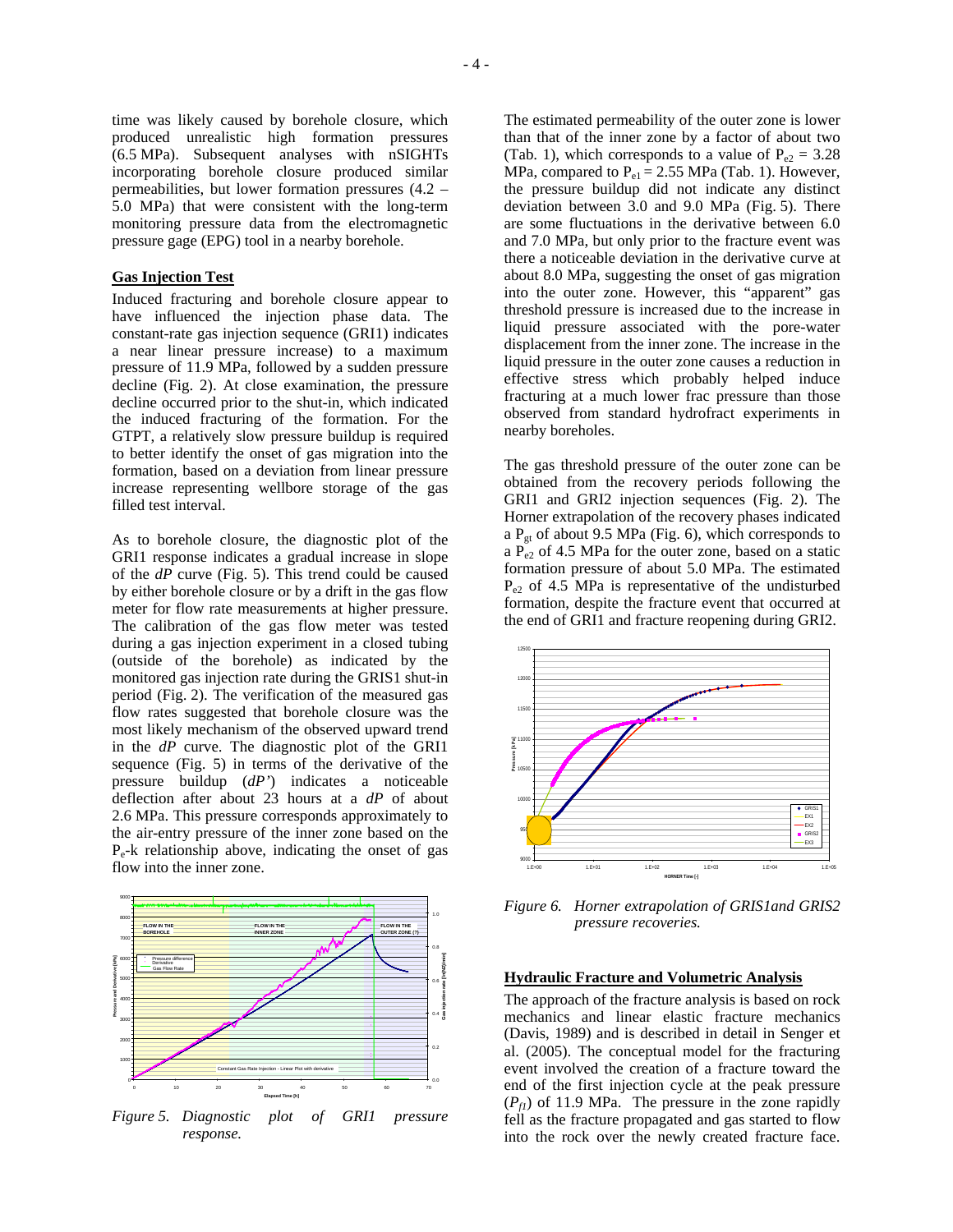The peak pressure during GRI2  $(P_f)$  of about 11.38 MPa and associated steady gas flow indicates fracture opening. This pressure is less than the interpreted minimum stress at this depth, suggesting no further propagation of the fracture. That is, the produced fracture adds a gas filled volume in direct contact with the gas filled wellbore volume. The volume change, representing the gas-filled fracture volume, can be estimated from  $P_{f1}$ ,  $P_{f2}$  and the wellbore volume at the time of fracture initiation.( $V_1 = 42$ liters) according to Boyle's law as 2.02 liters.

The fracture aperture was estimated based the mechanical properties of the rock (shear modulus, Poisson ratio, fracture toughness), and the effective stress in the fracture, as described in greater detail in Senger et al. (2005). Given the uncertainty in mechanical properties, we established a range in maximum fracture aperture of between 0.5 and 0.7 mm at the borehole wall and fracture radius range of 1.0 and 2.4 m. The aperture decreases as a function of distance from the borehole to zero at the fracture tip based on the mechanics of a pressurized crack (Davis, 1989).

#### **TOUGH2 MODELING OF THE GTPT**

The numerical model for the simulation of the GTPT is represented by a five-layered radially-symmetric mesh. The thickness of the model represents the total interval thickness of 5.15 m. The potential fracture was represented by a 0.15-m thick layer in the center of the interval, with adjacent layers of 0.75 m and 1.75 m thickness. Horizontal grid spacing increased logarithmically with a minimum of 0.001 m at the wellbore., the radial mesh represents a composite well-aquifer model prior to the fracture event at the end of GRI1with input parameters summarized in Table 1.

### **Constant Rate Gas Injection Sequence 1 (GRI1)**

The effect of apparent borehole closure during GRI1 was incorporated by implementing a linear decrease in the test-interval volume from 59 liters to 42 liters, which produced a very good fit of the observed pressure increase during GRI1 (Fig. 7). The observed onset of gas flow into the inner zone was defined by the Brooks-Corey model with the inferred air entry pressure of  $P_{e1} = 2.55$  MPa. The diagnostic plot shows the deviation in the derivative (Fig. 7), indicating the onset of gas flow into the inner zone. The onset of gas flow into the outer zone was assumed to occur just before the fracture event (Fig. 5). For the outer zone, the  $P_{e2}$  value of 4.5 MPa extrapolated from the gas threshold pressure for the outer zone (Fig. 6) was used in the model. The required increase in liquid pressure (i.e., formation pressure) was simulated by calibrating the residual water saturation in the two-phase flow model which

largely controls the amount of water that is displaced by the injected gas from the inner zone into the outer zone. In order for the simulation to show gas migration into the outer zone before the fracture event, the residual water saturation had to be increased to 0.85.



*Figure 7. Cartesian plot of GRI1 and GRIS1 (top) and diagnostic plot (bottom) of the simulated and observed GRI1repsonse.* 

#### **Recovery Sequence 1 (GRIS1)**

Without fracture development, the simulated pressure recovery would show only a very small pressure recovery as indicated in the Cartesian plot in Figure 7. As discussed above, the pressure recovery can be used to extrapolate the gas threshold pressure of the outer zone. However, such low permeabilities, require a very long recovery. The comparison with the measured response indicates that a fracture event occurred resulting in a significant pressure recovery during GRIS1 (Fig. 7).

The fracture event was simulated by a restart using the conditions at the end of GRI1 as initial conditions. The estimated fracture aperture (*b*) was implemented as equivalent porosities  $(\phi_e)$  over the estimated fracture length for the 0.15-m thick elements (*be*) in the center of the test interval, defined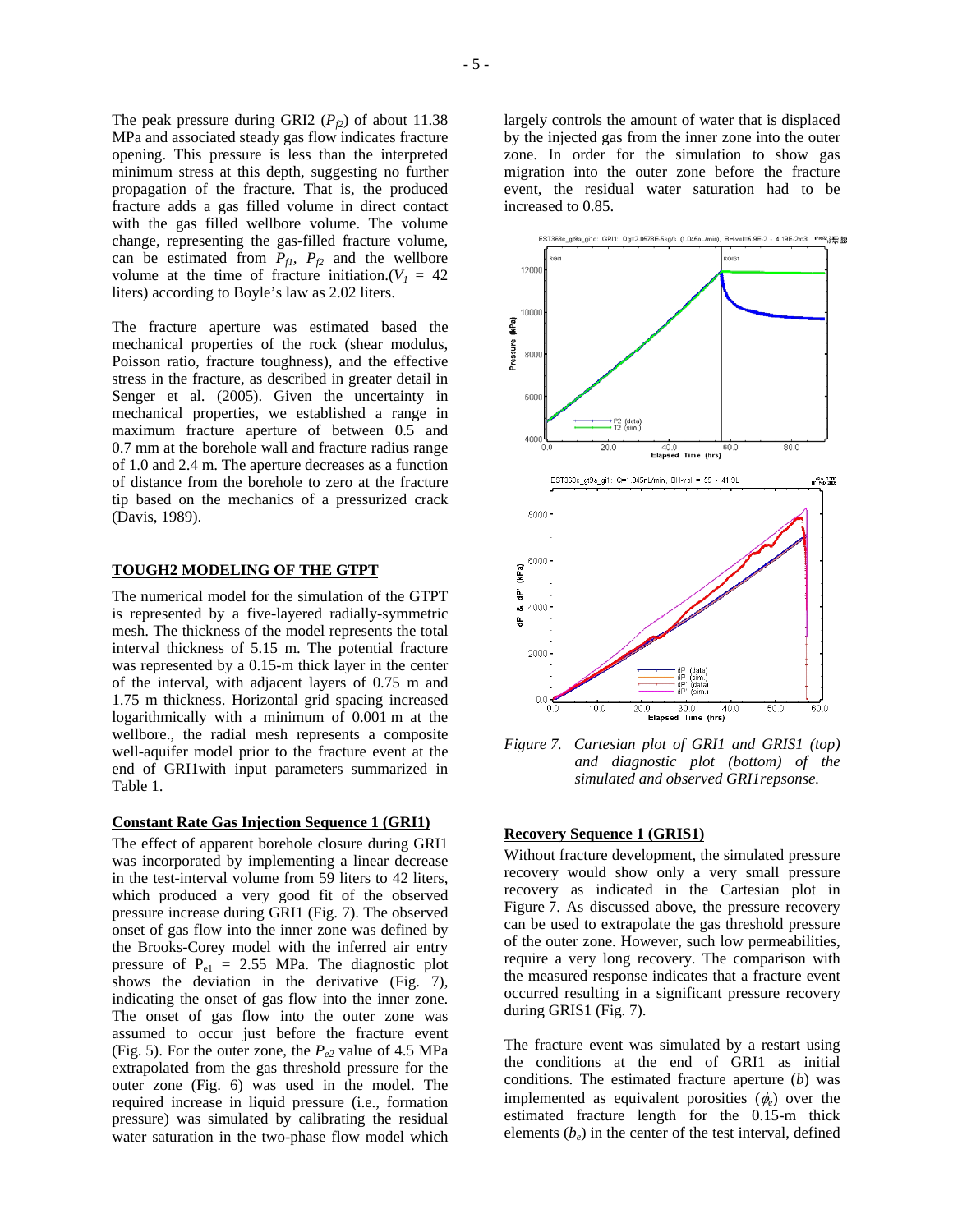as  $\phi_e = b/b_e$  (Fig. 8). Furthermore, a capillary pressure corresponding to the largest fracture aperture  $(0.7 \text{ mm})$  was used as air-entry pressure  $(P_{\text{ef}} =$ 200 Pa) for the fracture elements.

The model did not explicitly simulate the mechanical processes associated with fracture opening and potential fracture propagation. Instead, the model represented the fracture opening and propagation by advective-diffusive displacement of the pore water from the fracture element into the adjacent undisturbed formation. For this, the relative permeabilities of the elements representing the extent of the fracture are represented by a Grant model, indicating high gas mobility.



*Figure 8: Estimated fracture aperture and corresponding fracture porosity using in the model.* 

Furthermore, by setting the air-entry pressure of the fracture elements at a very low value, a significant suction gradient is created for the pore water from the fracture into the adjacent formation. One rationale for this approach is the compensation of TOUGH's need for initial water saturation in the fracture with the mechanical reality that the fracture is gassaturated from its creation. Hence, the two-phase flow properties of the fracture are set to make negligible the effects of the model's initial fracturewater content.

The changes in fracture properties during the different test sequences following the initial fracture event were represented by pressure-dependent permeability functions which were calibrated for the different test sequences. These changes were considered representative of fracture closure and other restrictions in the gas flow during GRIS1 and GRIS2 and reopening of the fracture during GRI2.

A pressure-dependent permeability relationship was implemented for the fracture element, defined by an initial pressure  $(P<sub>1</sub>)$  representing the onset of fracture opening and corresponding permeability increase, and an upper pressure  $(P_2)$  corresponding to a maximum fracture permeability:

$$
k_f = k_0
$$
  
\n
$$
k_f = k_0(1 + (kfact-1)(P - P_1)/(P - P_2))
$$
  
\n
$$
k_f = k_0 \times k fact
$$
  
\n
$$
P > P_1
$$

The start of the GRIS1 sequence corresponds to the sudden pressure drop indicating the fracturing or pathway dilation of the formation. However, gas injection continued for about 15 minutes, before it was stopped, which was accounted for in the simulation.

A series of simulation was performed to evaluate different parameters, such as the permeability factor and the pressure range over which the fracture permeability decreased during GRIS1. More importantly, to reproduce the shape of the pressure response, the fracture volume had to be increased, by increasing the fracture length from 2.4 m that was based on the hydraulic fracture analysis to 3.4 m. Increasing the fracture length was considered appropriate, considering the potential uncertainties in the parameters for the analytical fracture mechanics model. Note that the simulation of the sequences following the fracture event did not consider borehole closure, since the volumetric calculations did not indicate a further decrease in borehole volumes.

The simulation with a 3.4-m long fracture produced a very good fit of the GRIS1 response (Fig. 9), using a pressure-dependent permeability function with a permeability factor of *kfact* = 2,500 indicating a pressure increase by more than three orders of magnitude over a pressure range between  $P_1 = 9.6$ MPa and  $P_2 = 12MPa$ .

gf5a\_gisk1g: Frac: L=3.4m: Por=0.0048-0.001, Pae=2.552/4.50kPa, Kfrac=2500(9.6-12MPa)\*\*\*\* 認証解



*Figure 9: Simulated injection pressures for GRIS1, GRI2, and GRIS2 (calibration of GRIS1response)*.

The lower pressure range  $(P_1 = 9.6 \text{ MPa})$  indicates that at the end of GRIS1 ( $P = 9.67$  MPa), the fracture is not completely closed and has significant permeability  $(k_f = 2.6E-18 \text{ m}^2)$ , which is nearly two orders of magnitude greater than that of the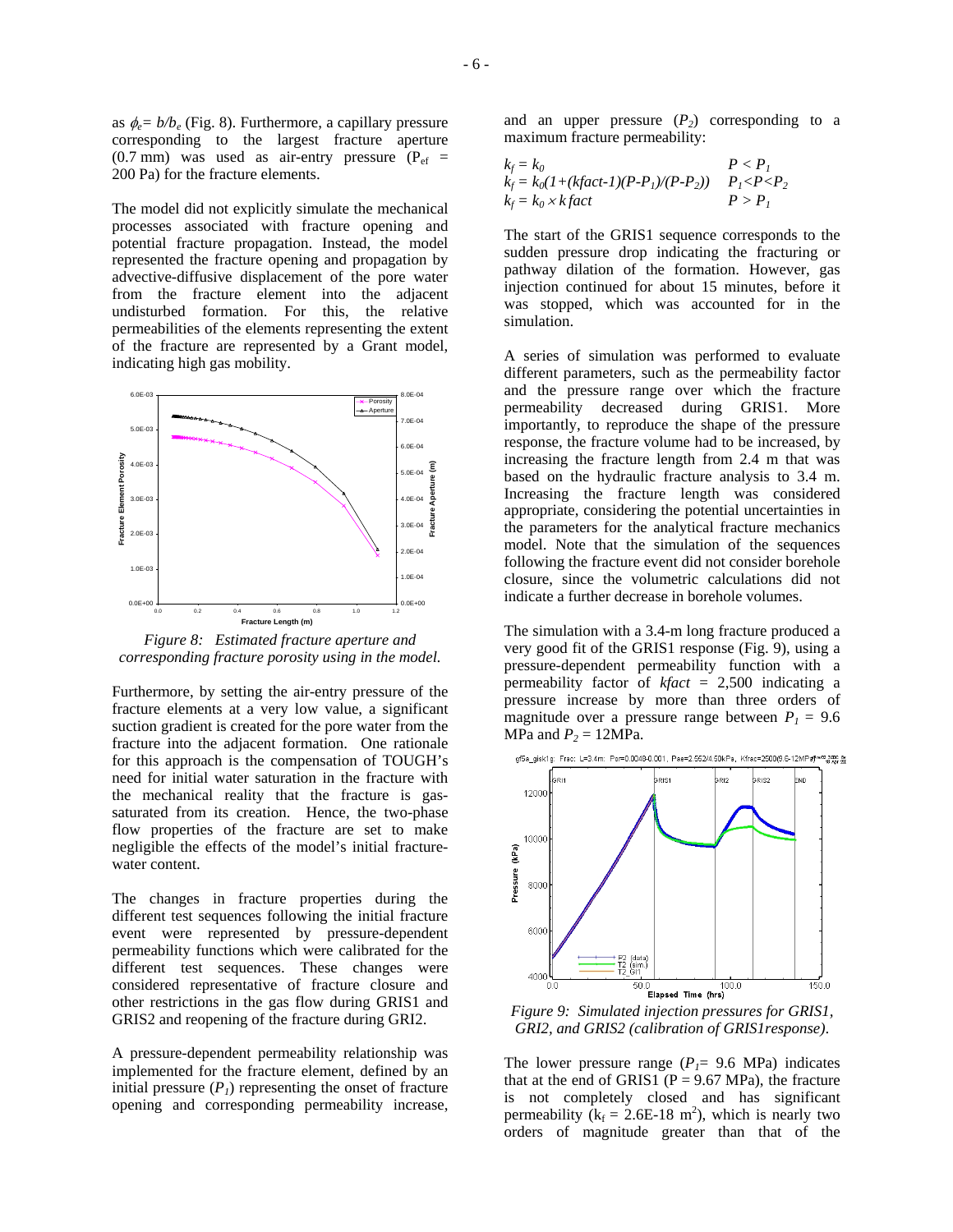undisturbed outer zone permeability  $(k = 3.5E-20)$ m<sup>2</sup>). That is, given the linear relationship of the pressure-dependent permeability, the permeability rapidly increases over small pressure increments above the 'opening pressure' of 9.6 MPa. resulting in a simulated pressure buildup during GRI2 noticeably lower than the observed response (Fig. 9). The fracture permeability is apparently too high at the beginning of GRI2, but not high enough toward the end of GRI2 to reproduce the flattening of the pressure response.

#### **Constant Rate Gas Injection Sequence 2 (GRI2)**

In a first simulation, the fracture was assumed to have completely closed at the end of GRIS1. That is, the initial pressure buildup during GRI2 should reflect the test-interval volume of 42 liters, corresponding to that at the end of GRI1, assuming no further borehole closure. The simulated pressure for GRI2 and subsequent GRIS2 is shown in Figure 10. The simulated pressure buildup at beginning of GRI2 results in a steeper slope than the observed slope. This suggests that either the wellbore volume increased or that the apparent wellbore slope is affected by gas flow into the fracture. The second option would be consistent with the fact that the fracture did not close completely and is characterized by a fracture permeability that is higher than that of the undisturbed formation.



*Figure 10: Simulated injection pressures for GRIS1 and GRI2 and GRIS2, assuming a "closed" fracture at the end of GRIS1.*.

The fracture permeability and corresponding conditions at the end of GRIS1 from the simulation in Figure 9 are used as initial condition for the simulation of the GRI2 sequence. For GRI2, the fracture re-opening was calibrated using a pressuredependent permeability that varies by a factor of maximal 1,000 over a narrow pressure range between 11.3 and 11.6 MPa. The simulated pressure response shows a nearly linear pressure increase at early time similar to the observed slope (Fig. 11). However, the simulated pressure indicates some deviation from the observed pressure prior to reaching the "re-opening"

pressure. The actual re-opening of the fracture represented by the near constant pressure curve, is well reproduced in the simulation (Fig. 11). The calibrated pressure-dependent permeability function for GRI2 does not properly reproduce the GRIS2 response. That is, the apparent fracture permeability decreases over a wider pressure range during the recovery periods GRIS1 and GRIS2 and increases over a narrow pressure interval during GRI2.



*Figure 11: Simulated injection pressures for GRI2 and GRIS2 (calibration of GRI2 response)*.

### **Recovery Sequence 2 (GRIS2)**

To improve the GRIS2 response, the conditions at the end of GRI2 in Figure 11 are used as initial conditions and the pressure-dependent permeability function is adjusted to improve the fit for GRIS2. The results of this simulation together with those for GRI1 and GRI2 are shown in Figure 12. The inferred permeability changes indicate a non-linear behavior between injection and recovery sequence.



*Figure 12: Simulated injection pressures based on calibration of different test sequences.* 

During GRI2 the permeability increases over a relatively narrow pressure range, whereas during GRIS1 and GRIS2 the permeability changes over a wider pressure range. There is some uncertainty in the inferred pressure ranges and in the multiplication factor for the permeability change due to possible non-uniqueness given the various parameters